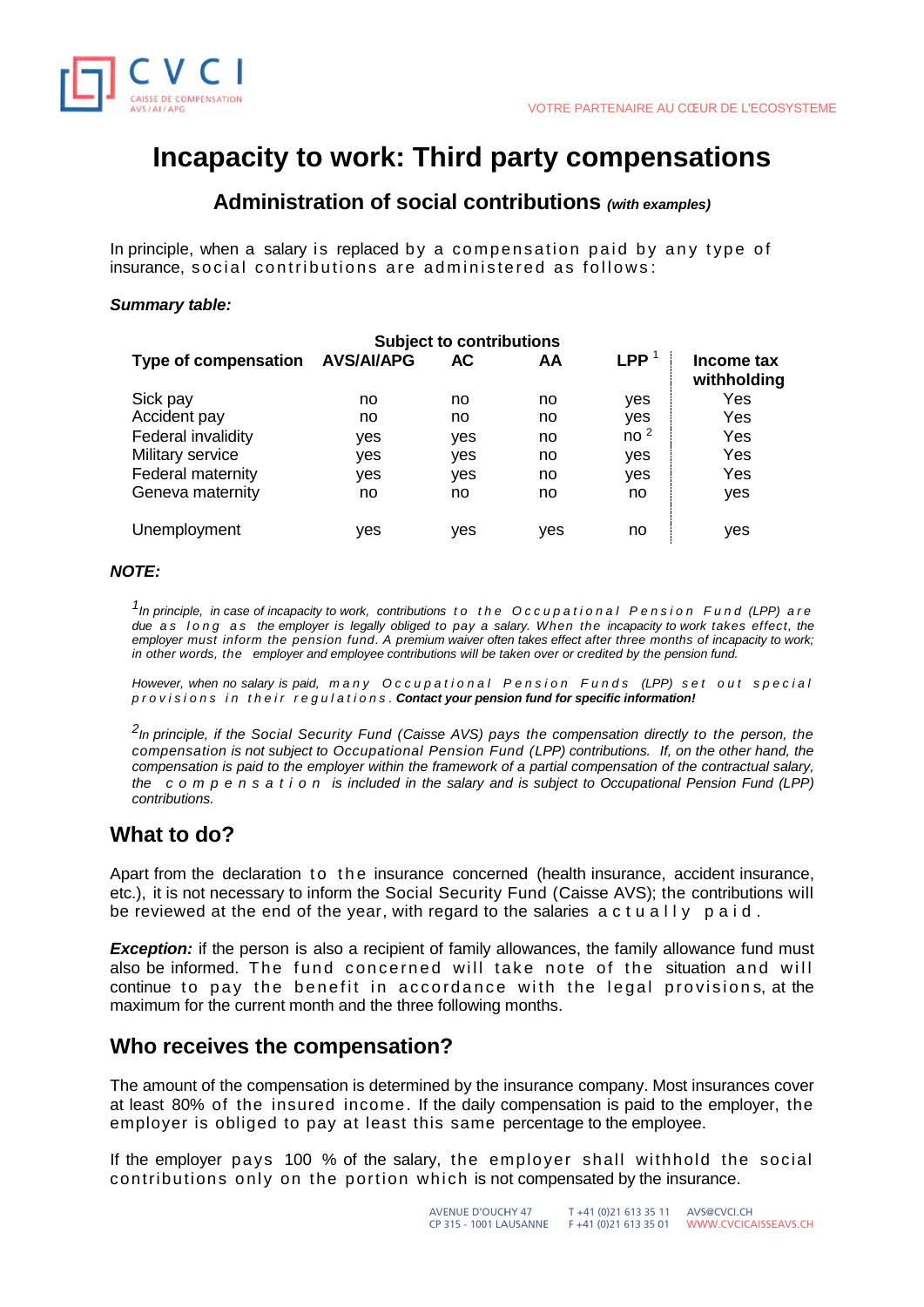

| No. de contrat : | 1000  |
|------------------|-------|
| Département :    | 12000 |

**Monsieur** Jean Exemple Rue du bras cassé 5 1000 Lausanne

# *Exemple d'un employé sans événement particulier.*

Taux d'activité : 100%

DECOMPTE MENSUEL DE SALAIRE Lausanne, le 28 février 2021

| <i><b>Période : Février</b></i>   | Base                  | <b>Facteur</b>       |        | <b>Montant</b> |
|-----------------------------------|-----------------------|----------------------|--------|----------------|
| Salaire mensuel                   |                       |                      |        | 6'615.00       |
| Allocations familiales ordinaires |                       |                      |        | 830.00         |
| <b>Salaire brut</b>               |                       |                      |        | 7'445.00       |
|                                   |                       |                      |        |                |
| Retenues employé                  |                       |                      |        |                |
| AVS/AI/APG                        | 6'615.001             | 5.3000%              | 350.60 |                |
| AC                                | 6'615.001             | 1.1000%              | 72.75  |                |
| PC Famille Vaud                   | 6'615.001             | 0.0600%              | 3.95   |                |
| AANP                              | 6'615.001             | $0.8210\%^2$         | 54.30  |                |
| APG maladie                       | 6'615.001             | 0.2450% <sup>2</sup> | 16.20  |                |
| Caisse de pension                 | 6'615.00 <sup>1</sup> | 8.0000% <sup>2</sup> | 529.20 |                |
| <b>Total des retenues</b>         |                       |                      |        | $-1'027.00$    |
|                                   |                       |                      |        |                |
| Total net à payer                 |                       |                      |        | 6'658.00       |

*<sup>1</sup> Montant soumis et à déclarer aux assurances respectives = CHF 6'615.00.*

 *Les allocations familiales ne sont pas soumises aux cotisations sociales.*

*<sup>2</sup> Taux en fonction des contrats d'assurance.*

**L'équipe des Caisses sociales reste à votre disposition pour tout complément d'information au 021/613.35.11**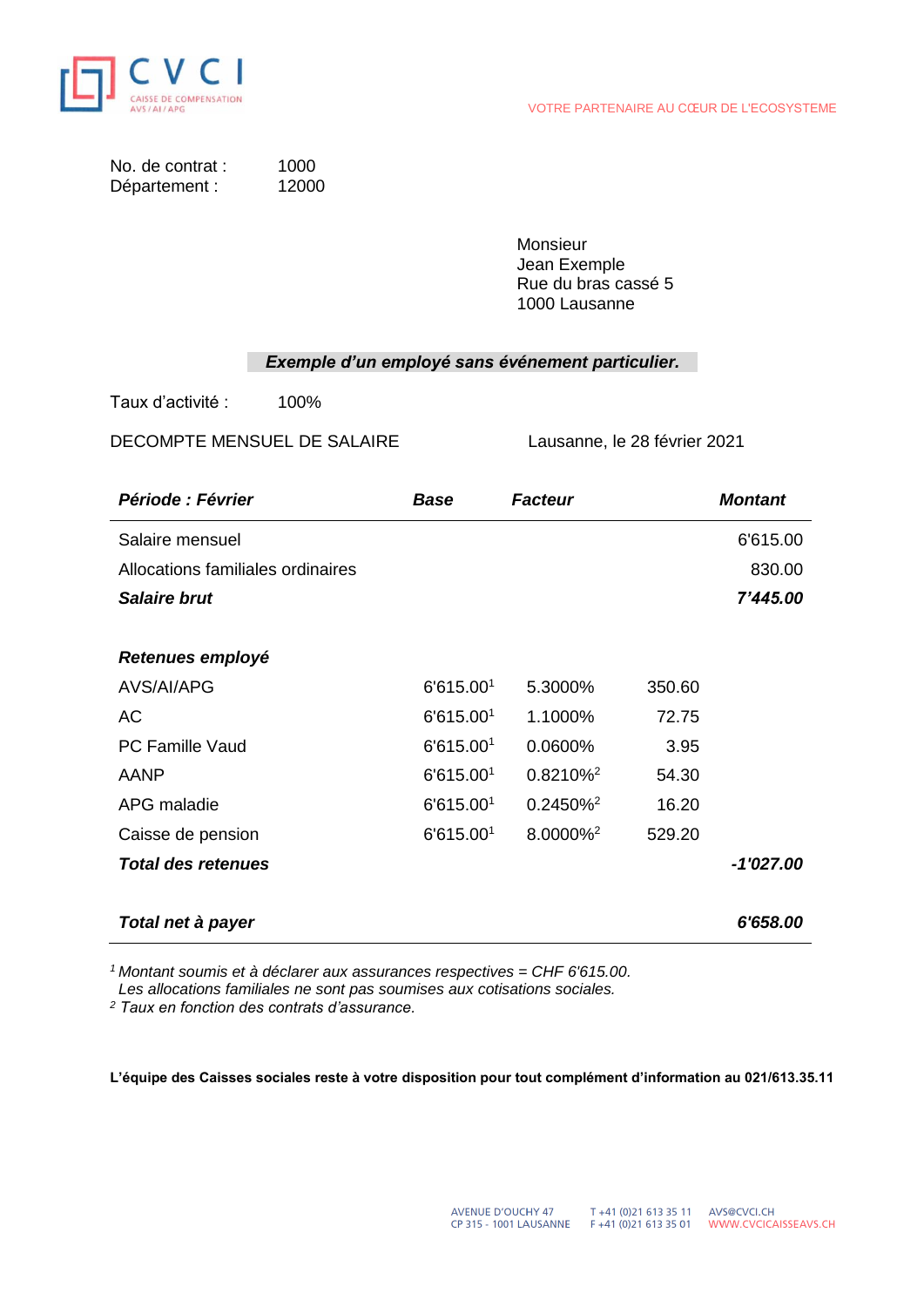

| No. de contrat : | 1000  |
|------------------|-------|
| Département :    | 12000 |

Monsieur Jean Exemple Rue du bras cassé 5 1000 Lausanne

*Exemple d'un employé pour lequel l'employeur a reçu CHF 4'060.00 d'indemnité d'assurance accident. Le principe est identique en cas d'indemnité maladie.*

Taux d'activité : 100%

## DECOMPTE MENSUEL DE SALAIRE Lausanne, le 28 février 2021

| Période : Février                   | <b>Base</b>           | <b>Facteur</b>       |        | <b>Montant</b> |
|-------------------------------------|-----------------------|----------------------|--------|----------------|
| Salaire mensuel                     |                       |                      |        | 6'615.00       |
| Prestations accident 12.01 au 01.02 |                       |                      |        | $-4'060.00$    |
| Allocations familiales ordinaires   |                       |                      |        | 830.00         |
| <b>Salaire brut</b>                 |                       |                      |        | 3'385.00       |
|                                     |                       |                      |        |                |
| Retenues employé                    |                       |                      |        |                |
| AVS/AI/APG                          | 2'555.00 <sup>1</sup> | 5.3000%              | 135.40 |                |
| АC                                  | 2'555.00 <sup>1</sup> | 1.1000%              | 28.10  |                |
| <b>PC Famille Vaud</b>              | 2'555.001             | 0.0600%              | 1.50   |                |
| AANP                                | 2'555.00 <sup>1</sup> | 0.8210% <sup>2</sup> | 21.00  |                |
| APG maladie                         | 2'555.001             | 0.2450% <sup>2</sup> | 6.25   |                |
| Caisse de pension                   | 6'615.00              | 8.0000% <sup>2</sup> | 529.20 |                |
| <b>Total des retenues</b>           |                       |                      |        | $-721.45$      |
| Correction de tiers                 |                       |                      |        | 4'060.00       |
|                                     |                       |                      |        |                |
| Total net à payer                   |                       |                      |        | 6'873.55       |

*<sup>1</sup> Montant soumis à cotisations, à déclarer aux assurances respectives (CHF 6'615.00 ./. CHF 4'060.00). Les allocations familiales ne sont pas soumises aux cotisations sociales.*

*<sup>2</sup> Taux en fonction des contrats d'assurance.*

**L'équipe des Caisses sociales reste à votre disposition pour tout complément d'information au 021/613.35.11**